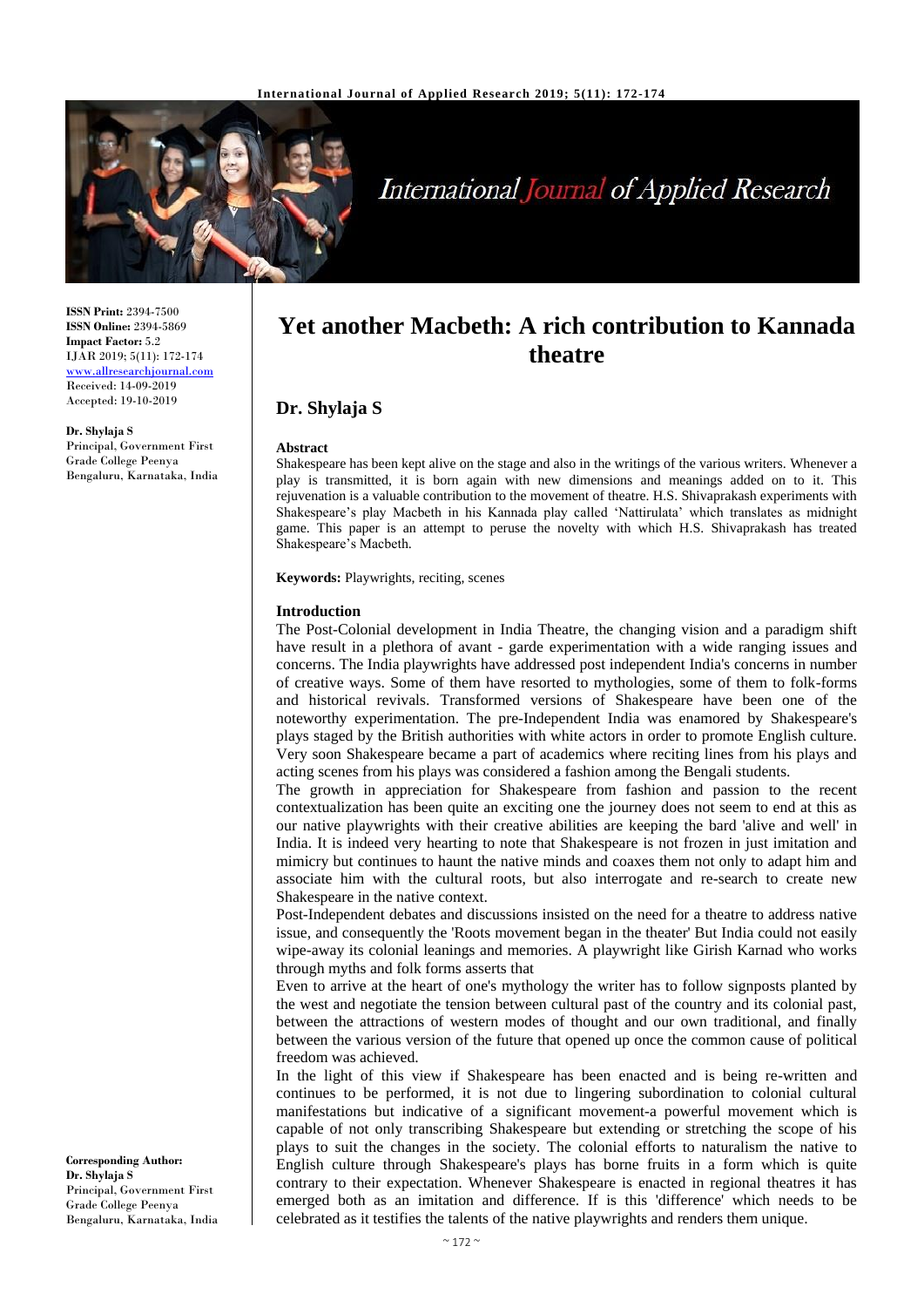It is a well-known cliché that the theatre speaks its own language which transcends barriers of nationalities and cultures. when the playwrights and the directors work through this belief, significant changes can occur on the stage enriching theatre culture in general. here, I would not like to use the term regional theatre as every regional theatre represents India culture and is uniquely India. Whenever a play is transplanted into another culture it is born again in a different audience's mind with new dimension and meanings added on to it. Whatever may be the origin of the play the transcribed play should be able to sever its umbilical cord and grow independently a new creation.

Writing a new play is a talent which has been staged innumerable times and lived through the test of time and rejuvenating it to such an extent that it can thrill audience much more than the older versions is a commendable act by itself and a valuable contribution to the movement of theatre. Such experiments should be fore grounded as they create a new idiom of theatre.

H.S. Shivaprakash's latest tryst with Macbeth- 'Nattirulata' a play in Kannada which translates as the midnight play/ game highlight the game played by the evil and seals with the birth of evil in such a novel manner that Shakespeare or Macbeth become just a pretext which is almost forgotten by the end of the play as it focuses more on the human nature and behaviour through the characters and their action. There have been many regional revivals of Shakespeare in order to reach his works to people. If in Calcutta Utpal Dutt tried to immerse Macbeth in the vigorous folk theatre of Bengal, Urdu adaptations were melodramatic rendering of the original. Marathi and Guajarati productions were also very popular in Bombay theater.

These productions acquired a distinct touch by the addition of a number of songs and extra subplots. B.V. Karnth used Yakshagana for his version of Shakespeare's Macbeth. This synthesis of western texts and native socio-cultural root has always been intriguing. Amidst all these experiments Shivaprakash's 'Nattirulata', even though written for a particular actress on request, strikes the readers as a play with new perspectives. As I said earlier more than the similarities it is the differences which need to be taken note of. This is a one act play which once again signifies the role of Lady Macbeth Who continues to remain the spirit behind Macbeth's disastrous end.

Theatre is a co-ordination of plot, event, and character. In other words many events constitute the plot and all the events are physicalized on the stage through the character's actions. Dr.Shivaprakash in his play has attempted to pick the events which are actually the main ingredients of the original text that can alter the direction of the play. He picks the scenes where Lady Macbeth's maneuvering schemes are highlighted and turns his play into a totally women centered play where the hero Macbeth is just a shadow of Lady Macbeth's evil spirited mind. As childbirth is associated with a woman's body, the playwright makes thoughtful use of the character of Lady Macbeth when she gives birth to evil in the form of a mute dead child.

In fact 'Nattirulata' begins with the witches, a group of witches not just 3 witches as in the play Macbeth, preparing their brew to spread evil all over the earth. The evil doers or the evil makers that is witches seem to be celebrating evil and enjoying what they are doing. The significant deviation in the play is the Macbeth and Lady Macbeth also belongs

to the group of witches as it is the 2 of the witches who don the role of Macbeth and Lady Macbeth. Their incarnations in Kannada appeal to the Kannada audience as they are descriptive and explanatory and they quite succeed in arousing an eerie atmosphere. Act I scene V of Shakespeare's Macbeth acquires a new dimension in the art of Shivaprakash. He portrays Lady Macbeth as one Who is pregnant with evil. Pregnant for either months. she calls it her son and she cannot contain the secret pangs of joyful pain and is eager to disclose it to her husband.

I quote from the text which is a translated version. "A huge swirling mountain in my womb Is heralding your arrival Or a snake is curling in the dark cloud In whom shall I confide The joy and pain that you give me? Why are you so delayed today The pain is unbearable oh ! Son, do not twirl and Pierce my womb with your sharp needles Do not end my life before it bears fruits

The evil in the play originates from the womb of Lady Macbeth and the whole concept of the beginning of evil and its consequences has been associated with her character. There is an attempt to personify evil. And through her character the action of evil taking its from has been physicalized and made visible. Shakespeare's Lady Macbeth contrives through her mind, but here her body is also combined with her mind to give it a better effect. The act of murdering Duncan is referred to as the son whom she is going to beget. Shakespeare's Lady Macbeth instigates Macbeth with lot of heartrending examples which can weaken anybody's resolution. But in Nattirulata, her words are not just examples but reality. She tempts Macbeth with their unborn son and invites him to pluck the baby out of her womb.

You coward, If you cannot accomplish this task Come and rip my womb apart And throw the fetus out

The imaginary situation in Shakespeare's play turn into real situation here and Macbeth is tempted to enter into Duncan's chamber with his Dragon. Macbeth's suggestion that Lady Macbeth with her strong mettle can give birth to only male children is carried further by Shivaprakash who portrays her women pregnant with the progeny which stands for evil. In fact has been portrayed as more evil than the witches. With the murder of Duncan is born evil. Lady Macbeth is seen lying with a child an epitome of birth and death. I quote the inactions of the witches which are translated.

"Can't you stop crying child, Lo! Your father is coming to inundate your beautiful body with the blood of the old man". The deliberate juxta position of the birth of the baby and evil action alters the perception of the audience. Soon after the birth of the dead child there is a play within the play where in Macbeth and Lady Macbeth face each other and contemplate over going back in time and re-treading their steps. Just before this conversation a song which places birth and death together suggests that both are similar- meaning